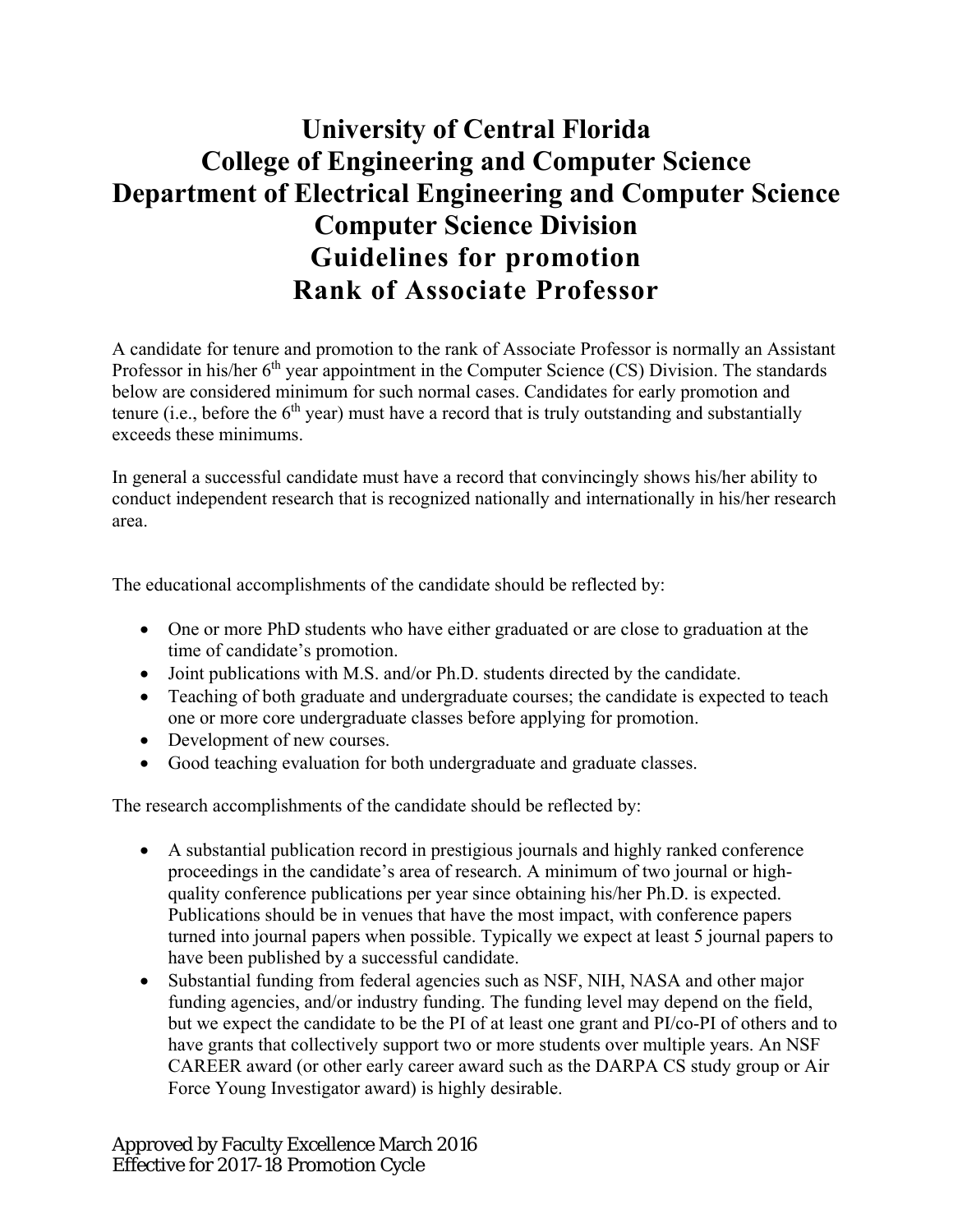• Invited talks at prestigious institutions.

The research impact of the candidate should be reflected in a significant number of citations for the work done since joining the Department. The recognition of the candidate's impact should be attested by references from the preeminent members of the research community.

The candidate should be a good citizen of the Department, manifest a collegial attitude, and carry out his/her service and committee assignments impeccably.

The service work of the candidate should be reflected by the following accomplishments:

- Participation to panels at NSF and other funding agencies.
- Membership on editorial boards and technical program committees of good conferences, are also desirable.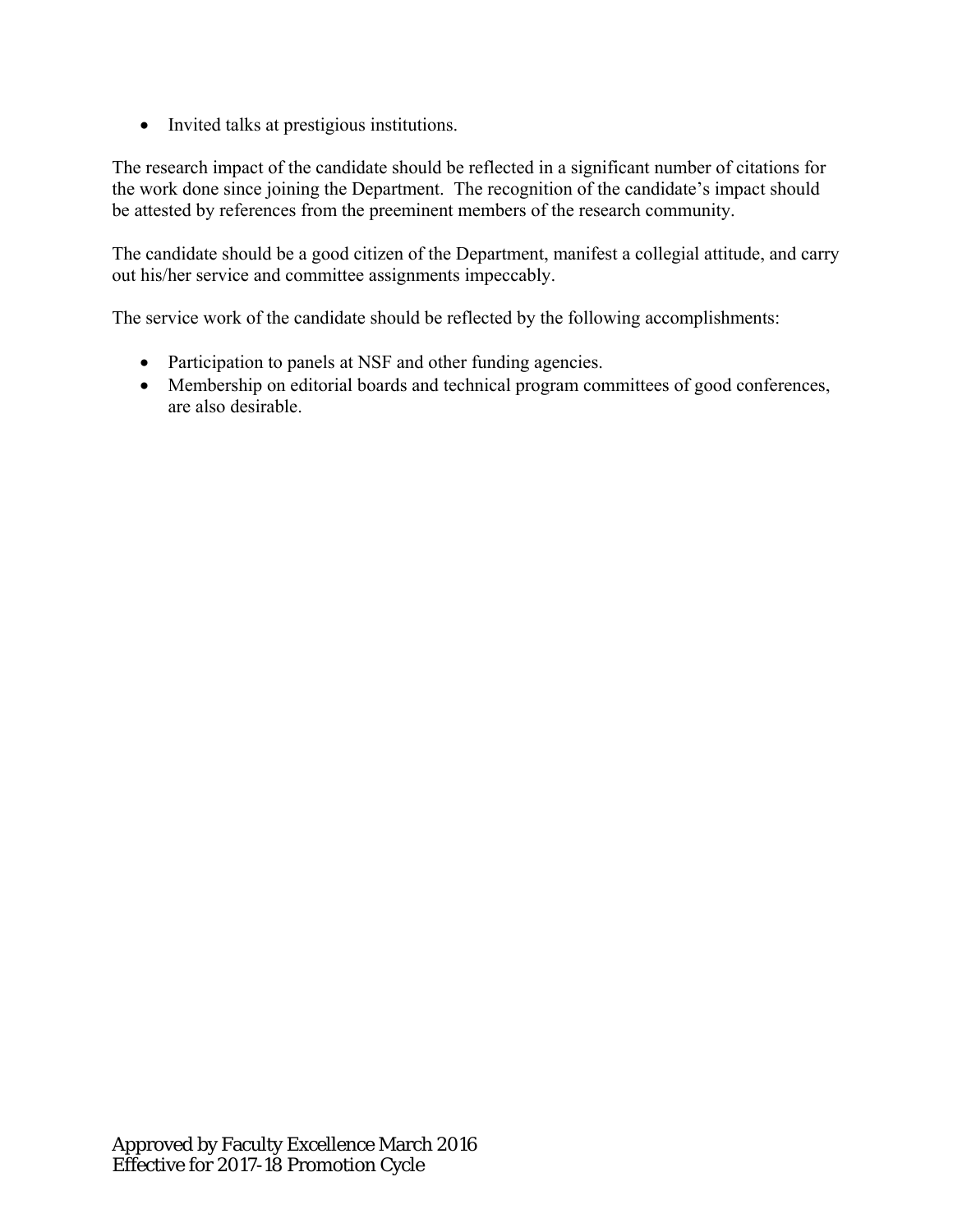## **University of Central Florida College of Engineering and Computer Science Department of Electrical Engineering and Computer Science Computer Science Division**

*Guidelines for promotion Rank of Full Professor*

This document contains guidelines. For particular cases the faculty voting on the case will use their judgment, and excellence in some areas of accomplishment may compensate for weaknesses in others.

The candidate should be a tenured Associate Professor in the Computer Science (CS) Division who is recognized nationally and internationally as a leader in his/her area of research and who has a proven record as a good educator.

The research impact of the candidate should be reflected in a significant number of citations for work published since attaining the rank of Associate Professor. The candidate's recognition as a leader in his/her particular area of research should be attested by references from top members of the research community.

The research of the candidate should be reflected by the following accomplishments:

- A substantial publication record in the most prestigious referred journals and/or the best conference proceedings in the candidate's area of research (with an appropriate mix for that research area). On the average we expect 2 journal and 2-3 conference papers per year and an h-index of 25 (25 publications which have been cited at least 25 times), with considerations for slightly different expectations that depend on the area(s) of research.
- Substantial funding from federal agencies including NSF, NIH, and other major funding agencies, and/or industry funding. The funding level may depend on the field, but typically we expect about \$250,000 per year for a sustained period. Some of the funding should be with the candidate as Principal Investigator.
- Invited talks and/or tutorials at prestigious conferences.
- Evidence of recognition such as UCF Research Incentive Awards, UCF Excellence in Research awards, best paper awards, being made a fellow of professional societies such as the ACM and IEEE.

Research monographs, or textbooks, authored or co-authored by the candidate and published by reputable publishers can also be used to reflect accomplishments in research or education.

The educational work of the candidate should be reflected by the following accomplishments:

- Joint publications with the M.S. and Ph.D. students directed by the candidate.
- Graduate students supervised by the candidate who obtained their degrees in recent years. The candidate should have supervised to completion at least 6 Ph.D. students since attaining the rank of associate professor.

Approved by Faculty Excellence March 2016 Effective for 2017-18 Promotion Cycle